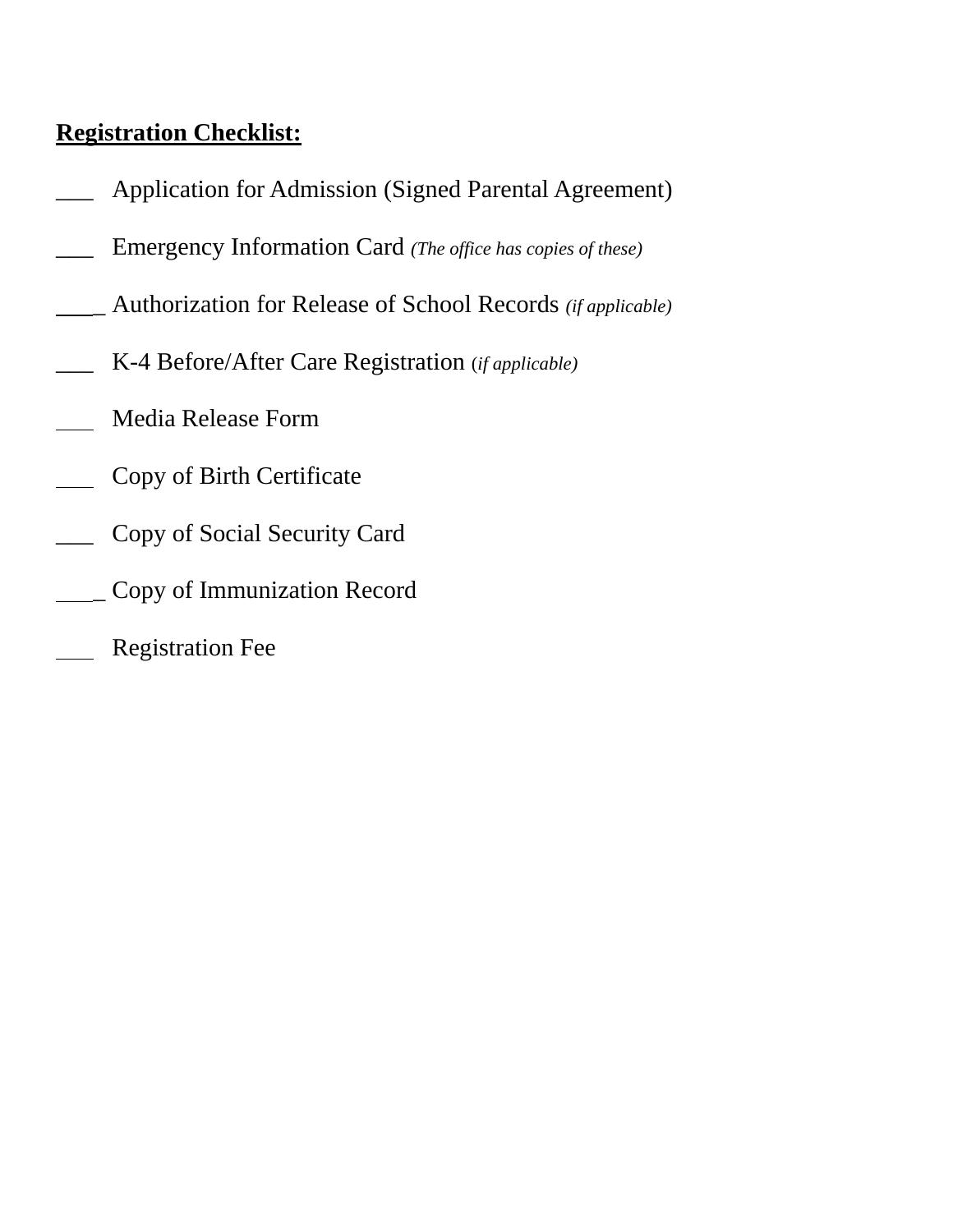

# **2022 – 2023 Registration Form**

*Circle Appropriate Class/Grade Below.*

**STUDENT NAME: .**

### **DAYCARE REGISTRATION**

\$30 Registration Fee

**NURSERY TODDLER PEE-WEE (Child will be added to waiting list) (Child will be added to waiting list) (2-3 years old & potty trained)**

**MIDDLER PRE-KINDERGARTEN (3-4 years old & potty trained) (4-5 years old)** Circle Preference: AM or PM

*First come, first served*

Please circle one of the following Weekly Payment Plans:

# **\$175/week for Nursery & Toddler**

**5 full days/week \$150 3 full days/week \$99**

# **5 ½ days/week \$82.50**

**This will be the amount you are charged on a weekly basis. If your child extends the time/days of your chosen payment plan, an extra fee may be charged. It is the parent/guardian's responsibility to speak with the office should a change be needed.** *(If desired, the parent or guardian may reassess chosen payment plan at the end of each school quarter, for the following quarter. The parent or guardian will be expected to contact the front office for any changes needed.)*

### **ELEMENTARY SCHOOL REGISTRATION**

\$50 Early Registration (Before May 13<sup>th</sup>) \$75 Registration Fee (After May 13<sup>th</sup>) \$100 New Student Registration



Preparing God's Children in Mind & Spirit for Tomorrow's Challenges

For Office Use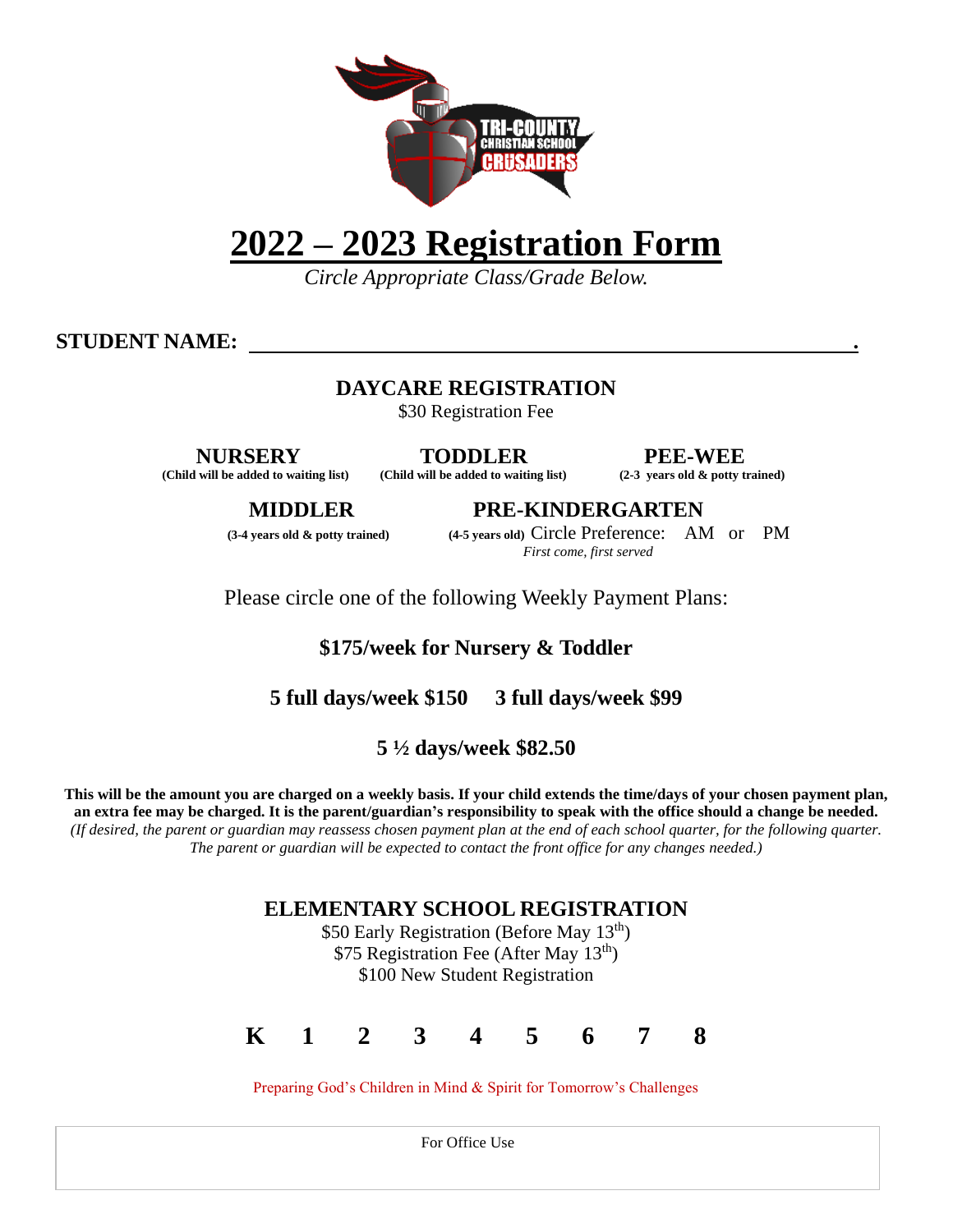*Today's Date: \_\_\_\_\_\_\_\_\_\_\_\_\_\_\_\_\_\_\_\_*

# **TRI-COUNTY CHRISTIAN ENROLLMENT APPLICATION**

|                                                     | (Last)                                             |                                      |                                                        |                           |                                        |         |                                                                                   |  |  |  |  |  |  |  |
|-----------------------------------------------------|----------------------------------------------------|--------------------------------------|--------------------------------------------------------|---------------------------|----------------------------------------|---------|-----------------------------------------------------------------------------------|--|--|--|--|--|--|--|
|                                                     |                                                    |                                      | (First)                                                |                           |                                        |         | (Middle)                                                                          |  |  |  |  |  |  |  |
| $ADDRESS$ (City)                                    |                                                    |                                      |                                                        |                           |                                        | (State) | (Zip)                                                                             |  |  |  |  |  |  |  |
| DATE OF BIRTH                                       |                                                    |                                      |                                                        |                           |                                        |         | $SOCIAL SECURITY # ________$                                                      |  |  |  |  |  |  |  |
| <b>ENTERING CLASS/GRADE</b> (Circle All Applicable) |                                                    |                                      |                                                        |                           |                                        |         |                                                                                   |  |  |  |  |  |  |  |
| <b>NURSERY</b><br>$(6 \text{ weeks} + )$            | <b>TODDLER</b><br>$(18m-36m)$<br>Not potty trained |                                      | PEE-WEE<br>$(2-3 \text{ yr/o})$<br>Fully potty trained |                           | <b>MIDDLER</b><br>$(3-4 \text{ yr}/0)$ |         | PRE-K<br>$(4-5 \text{ yr/o})$<br>Preference: AM or PM<br>First come, first served |  |  |  |  |  |  |  |
| <b>GRADE:</b><br>$\bf{K}$                           | $\overline{2}$<br>$\mathbf{1}$                     | 3 <sup>7</sup><br>$\overline{4}$     | $\overline{5}$<br>6                                    | $\tau$                    | 8                                      |         |                                                                                   |  |  |  |  |  |  |  |
| <b>OTHER:</b>                                       |                                                    | K-8 Before School / K-8 After School |                                                        |                           |                                        |         |                                                                                   |  |  |  |  |  |  |  |
| PHONE: Secondary:                                   |                                                    |                                      |                                                        |                           |                                        |         |                                                                                   |  |  |  |  |  |  |  |
|                                                     |                                                    |                                      |                                                        |                           |                                        |         |                                                                                   |  |  |  |  |  |  |  |
|                                                     |                                                    |                                      |                                                        |                           |                                        |         |                                                                                   |  |  |  |  |  |  |  |
|                                                     |                                                    |                                      |                                                        |                           |                                        |         |                                                                                   |  |  |  |  |  |  |  |
| <b>Student lives with:</b> Both Parents             |                                                    | Mother                               |                                                        |                           |                                        |         |                                                                                   |  |  |  |  |  |  |  |
|                                                     |                                                    |                                      |                                                        |                           |                                        |         |                                                                                   |  |  |  |  |  |  |  |
|                                                     |                                                    |                                      |                                                        | Father                    |                                        |         | Guardian                                                                          |  |  |  |  |  |  |  |
|                                                     |                                                    |                                      |                                                        |                           |                                        |         |                                                                                   |  |  |  |  |  |  |  |
|                                                     | (Occupation)                                       |                                      |                                                        | (Employer Name & Address) |                                        |         |                                                                                   |  |  |  |  |  |  |  |
|                                                     |                                                    |                                      |                                                        |                           |                                        |         |                                                                                   |  |  |  |  |  |  |  |
|                                                     | (Occupation)                                       |                                      |                                                        | (Employer Name & Address) |                                        |         |                                                                                   |  |  |  |  |  |  |  |
|                                                     |                                                    |                                      |                                                        |                           |                                        |         |                                                                                   |  |  |  |  |  |  |  |
|                                                     |                                                    |                                      |                                                        |                           |                                        |         |                                                                                   |  |  |  |  |  |  |  |
| Have you received Christ as your Savior? yes / no   |                                                    |                                      |                                                        |                           |                                        |         | Have you received Christ as your Savior? yes / no                                 |  |  |  |  |  |  |  |
|                                                     |                                                    |                                      |                                                        |                           |                                        |         |                                                                                   |  |  |  |  |  |  |  |
|                                                     |                                                    |                                      | (Name)                                                 |                           |                                        |         | (Phone)                                                                           |  |  |  |  |  |  |  |
| Siblings in                                         | Name                                               |                                      |                                                        |                           | Gender                                 |         | Age                                                                               |  |  |  |  |  |  |  |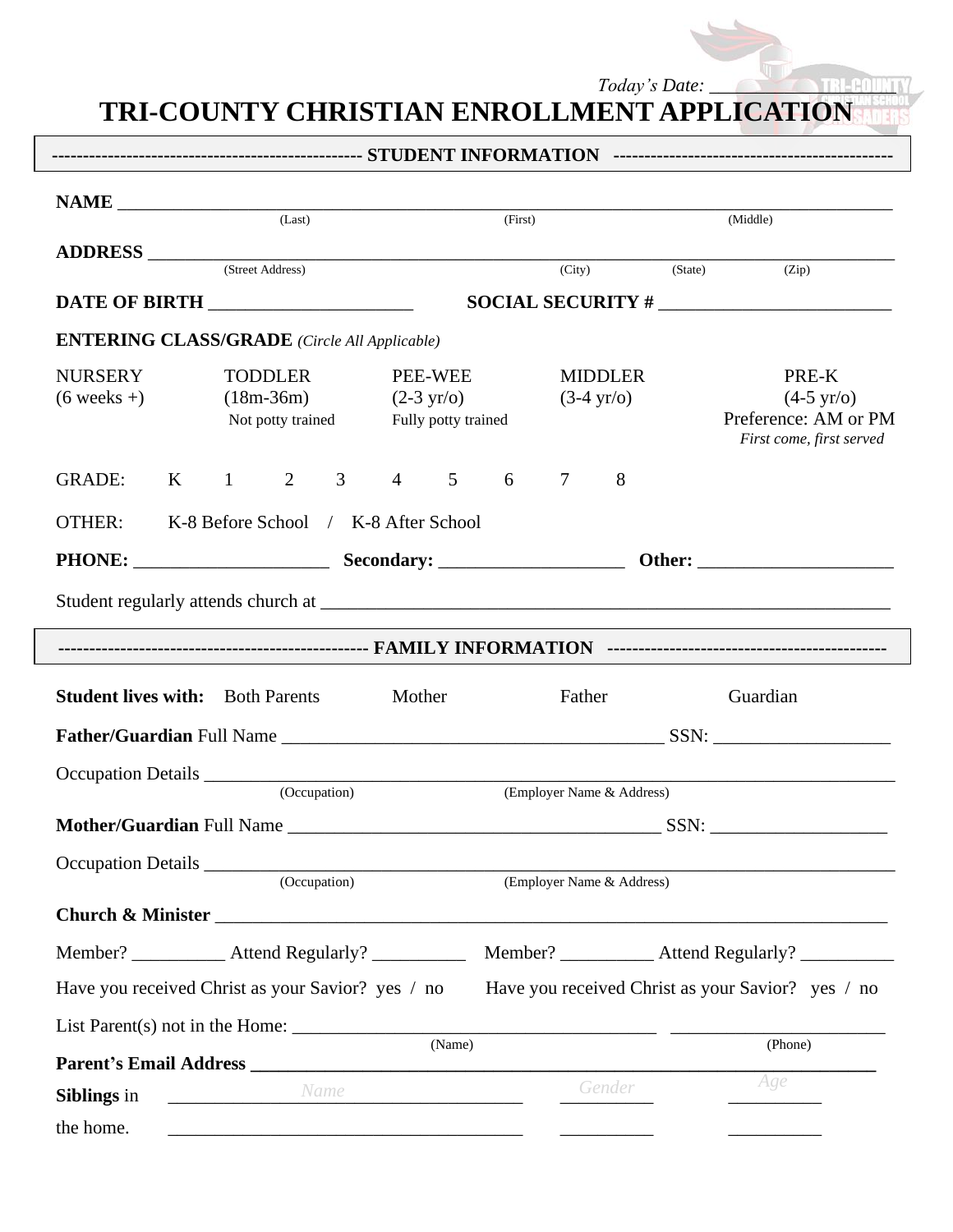#### **-------------------------------------------------- QUESTIONAIRE ---------------------------------------------**

\_\_\_\_\_\_\_\_\_\_\_\_\_\_\_\_\_\_\_\_\_\_\_\_\_\_\_\_\_\_\_\_\_\_\_\_\_\_\_\_\_\_\_\_\_\_\_\_\_\_\_\_\_\_\_\_\_\_\_\_\_\_\_\_\_\_\_\_\_\_\_\_\_\_\_\_\_\_\_\_\_\_\_\_\_\_\_\_\_\_

\_\_\_\_\_\_\_\_\_\_\_\_\_\_\_\_\_\_\_\_\_\_\_\_\_\_\_\_\_\_\_\_\_\_\_\_\_\_\_\_\_\_\_\_\_\_\_\_\_\_\_\_\_\_\_\_\_\_\_\_\_\_\_\_\_\_\_\_\_\_\_\_\_\_\_\_\_\_\_\_\_\_\_\_\_\_\_\_\_

\_\_\_\_\_\_\_\_\_\_\_\_\_\_\_\_\_\_\_\_\_\_\_\_\_\_\_\_\_\_\_\_\_\_\_\_\_\_\_\_\_\_\_\_\_\_\_\_\_\_\_\_\_\_\_\_\_\_\_\_\_\_\_\_\_\_\_\_\_\_\_\_\_\_\_\_\_\_\_\_\_\_\_\_\_\_\_

\_\_\_\_\_\_\_\_\_\_\_\_\_\_\_\_\_\_\_\_\_\_\_\_\_\_\_\_\_\_\_\_\_\_\_\_\_\_\_\_\_\_\_\_\_\_\_\_\_\_\_\_\_\_\_\_\_\_\_\_\_\_\_\_\_\_\_\_\_\_\_\_\_\_\_\_\_\_\_\_\_\_\_\_\_\_\_\_\_\_

\_\_\_\_\_\_\_\_\_\_\_\_\_\_\_\_\_\_\_\_\_\_\_\_\_\_\_\_\_\_\_\_\_\_\_\_\_\_\_\_\_\_\_\_\_\_\_\_\_\_\_\_\_\_\_\_\_\_\_\_\_\_\_\_\_\_\_\_\_\_\_\_\_\_\_\_\_\_\_\_\_\_\_\_\_\_\_\_\_\_

\_\_\_\_\_\_\_\_\_\_\_\_\_\_\_\_\_\_\_\_\_\_\_\_\_\_\_\_\_\_\_\_\_\_\_\_\_\_\_\_\_\_\_\_\_\_\_\_\_\_\_\_\_\_\_\_\_\_\_\_\_\_\_\_\_\_\_\_\_\_\_\_\_\_\_\_\_\_\_\_\_\_\_\_\_\_\_\_\_\_

Please share why you desire to enroll your child in a Christian School/Daycare.

1. How did you hear about Tri-County Christian School? \_\_\_\_\_\_\_\_\_\_\_\_\_\_\_\_\_\_\_\_\_\_\_\_\_

2. Did a current TCCS family refer you to our grade school? If so, please list their name:

3. List previous schools/daycares, giving detail of enrollment, repeated grades, discipline concerns, etc.

4. Please comment on any unusual factors in the student's life\_\_\_\_\_\_\_\_\_\_\_\_\_\_\_\_\_\_\_\_\_\_\_\_\_\_\_\_\_\_\_\_\_\_\_\_\_\_\_

5. Has the student been expelled or disciplined beyond ordinary classroom or daycare situations?

Please explain

#### **-------------------------------------------------- AGREEMENT OF PARENTS ---------------------------------------------**

In applying for enrollment of our child, \_\_\_\_\_\_\_\_\_\_\_\_\_\_\_\_\_\_\_\_\_\_\_\_\_\_\_, we understand the policies as stated in the handbook, understand that any portion of installment paid to TCCS is non-refundable, and are willing to cooperate with Tri-County Christian School Board & Staff in:

- Statement of Faith
- Admission of Requirements
- Business, Health, Phone, Transportation, & Visitor Procedures
- Dress Code & Discipline Procedures
- Additional Elementary School Information & Procedures

We also hereby give permission for our child to participate in Tri-County activities and absolve the school from liability of any injury my child may sustain during school related activities and functions. I further pledge my support and agreement with the standards of conduct and discipline of TCCS as stated in the Handbook.

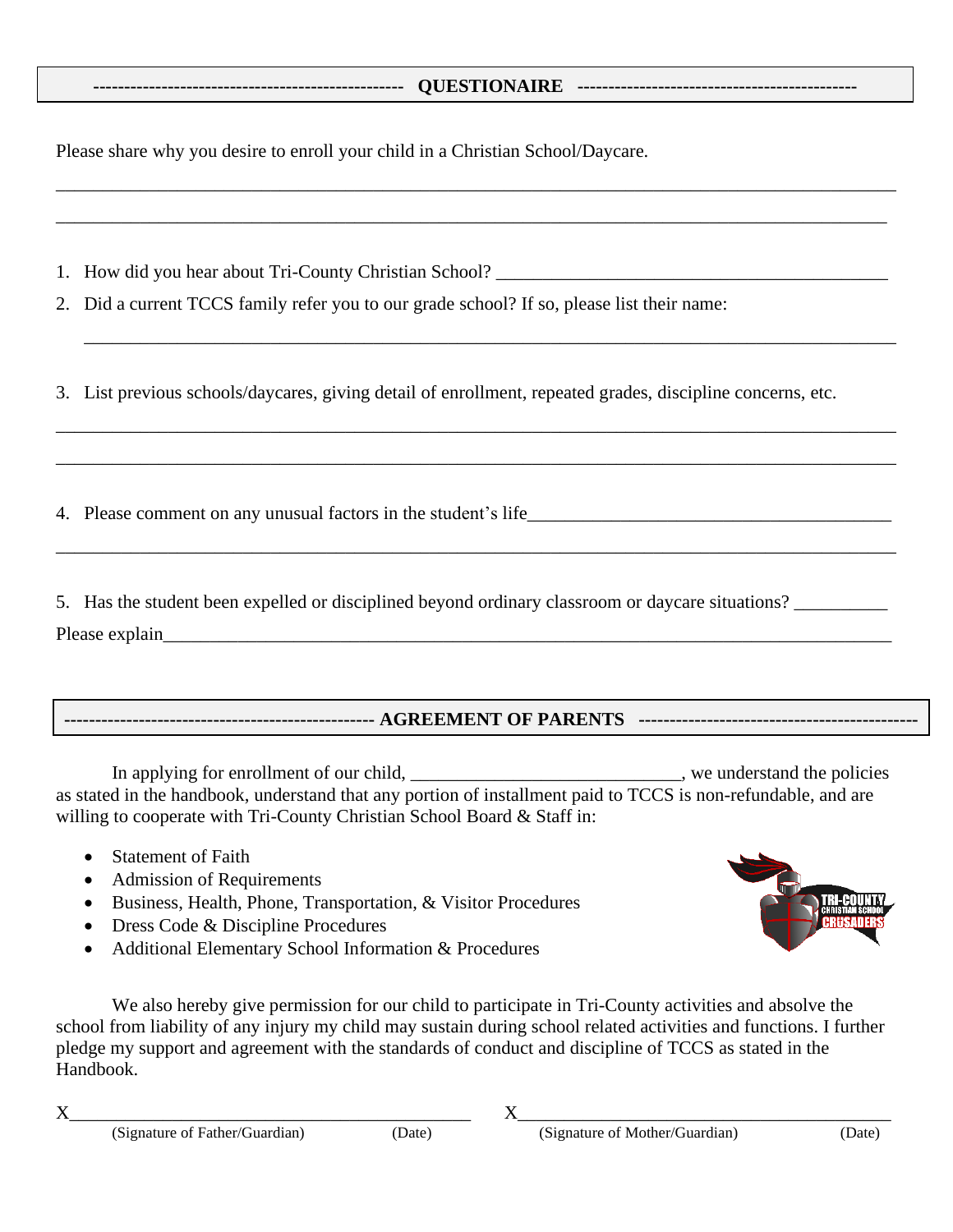

TRI-COUNTY CHRISTIAN SCHOOL 604 HBC ROAD, MACON, MO 63552 PHONE: (660) 385-7188 WWW.TRICOUNTYCHRISTIANSCHOOL.ORG ADMIN@TRICOUNTYCHRISTIANSCHOOL.ORG

# **Parent consent for release of student photographs, video images, recordings, and creative works.**

There are several occasions throughout the school year when the school or individual classroom teachers will have cause to photograph or videotape classroom or school-related activities. These images (including student photographs, videos, artwork, writing and other creative works) may be published or distributed through printed or electronic media, including the school Facebook web site. Images may also be released to local media to highlight important or interesting stories associated with the school district. Some common uses of student images include but are not limited to: **promotion of clubs, activities or classroom projects; recognition of achievement; promotion of school programs; or celebration of academic or artistic qualities.** 

You are receiving this letter to request permission for Tri-County Christian School to publish images of your child on the TCCS Facebook web site or in printed materials. Please indicate your preference below:

Student's Full Name: \_\_\_\_\_\_\_\_\_\_\_\_\_\_\_\_\_\_\_\_\_\_\_\_\_\_\_\_\_\_\_\_\_\_\_\_\_\_\_\_\_\_\_\_\_\_\_\_

For the purposes stated in this letter,

- $\Box$  **IDO** give permission for photographic or video depictions of my child(ren) to be published in schoolrelated materials, used on school web pages, or shared with the media as needed.
- $\Box$  **I DO NOT** give permission for photographic or video depictions of my child(ren) to be published in school-related materials, used on school web pages, or shared with the media.

\_\_\_\_\_\_\_\_\_\_\_\_\_\_\_\_\_\_\_\_\_\_\_\_\_\_\_\_\_\_\_\_\_\_\_\_\_\_\_\_\_\_\_\_\_\_\_\_\_ \_\_\_\_\_\_\_\_\_\_\_\_\_\_\_\_\_\_\_\_\_\_\_\_\_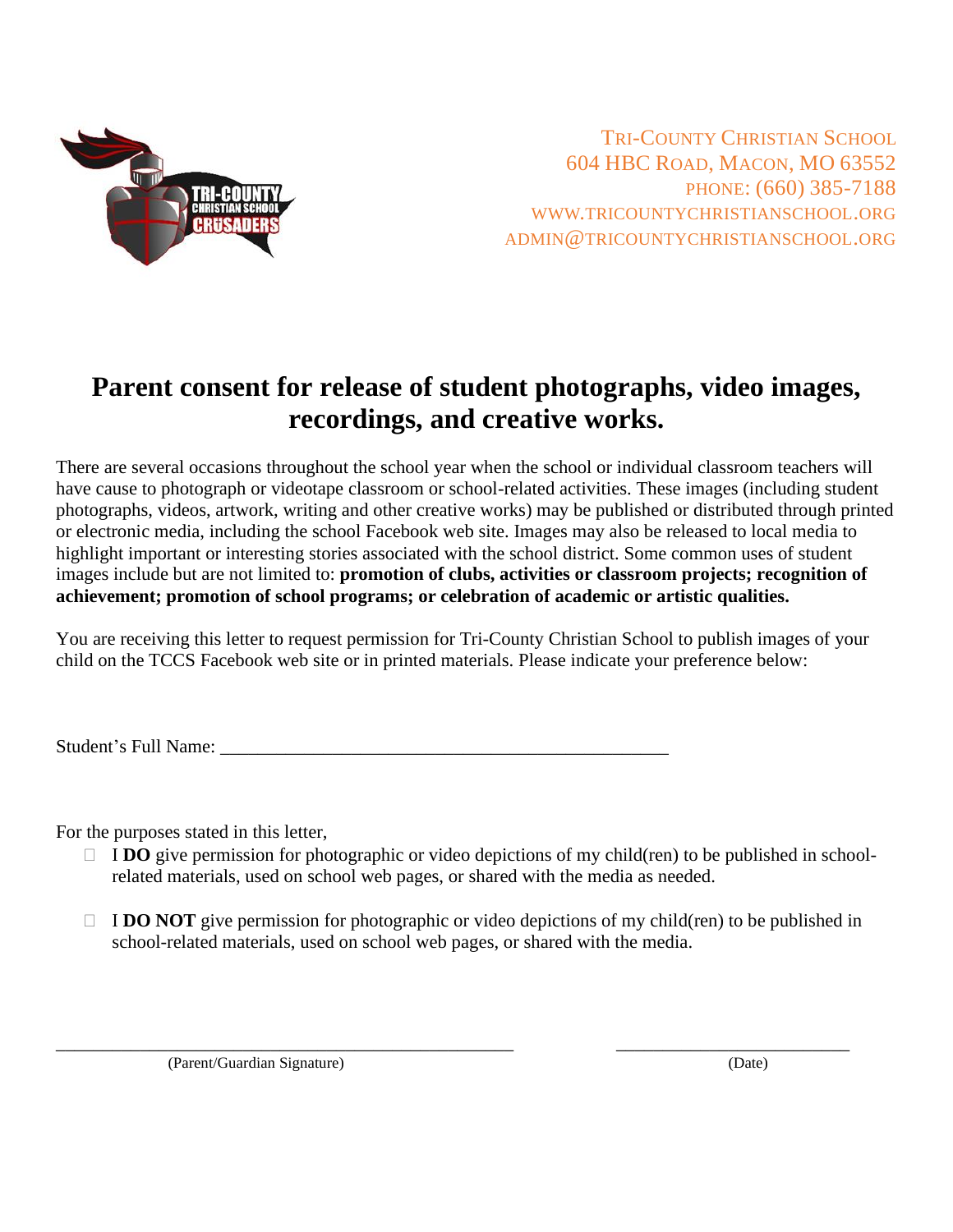

TRI-COUNTY CHRISTIAN SCHOOL 604 HBC ROAD, MACON, MO 63552 PHONE: (660) 385-7188 WWW.TRICOUNTYCHRISTIANSCHOOL.ORG ADMIN@TRICOUNTYCHRISTIANSCHOOL.ORG

# **Transfer of School Records**

|                  | is applying for enrollment into the | grade |
|------------------|-------------------------------------|-------|
| (Student's Name) |                                     |       |

at Tri-County Christian School. I authorize & request

(School/Agency Name)

to release all official school records including, but not limited to:

- Grades to date of request
- Health records
- Test scores
- Discipline reports
- Psychological or comprehensive evaluations

\_\_\_\_\_\_\_\_\_\_\_\_\_\_\_\_\_\_\_\_\_\_\_\_\_\_\_\_\_\_\_\_\_\_\_\_\_\_\_\_\_\_\_\_\_\_ \_\_\_\_\_\_\_\_\_\_\_\_\_\_\_\_\_

• I.E.P. or Special Education records

(Signature of Parent or Guardian) (Date)

Please send correspondence to: Tri-County Christian School 604 HBC Road Macon, MO 63552 Fax: 660-385-7011 admin@tricountychristianschool.org